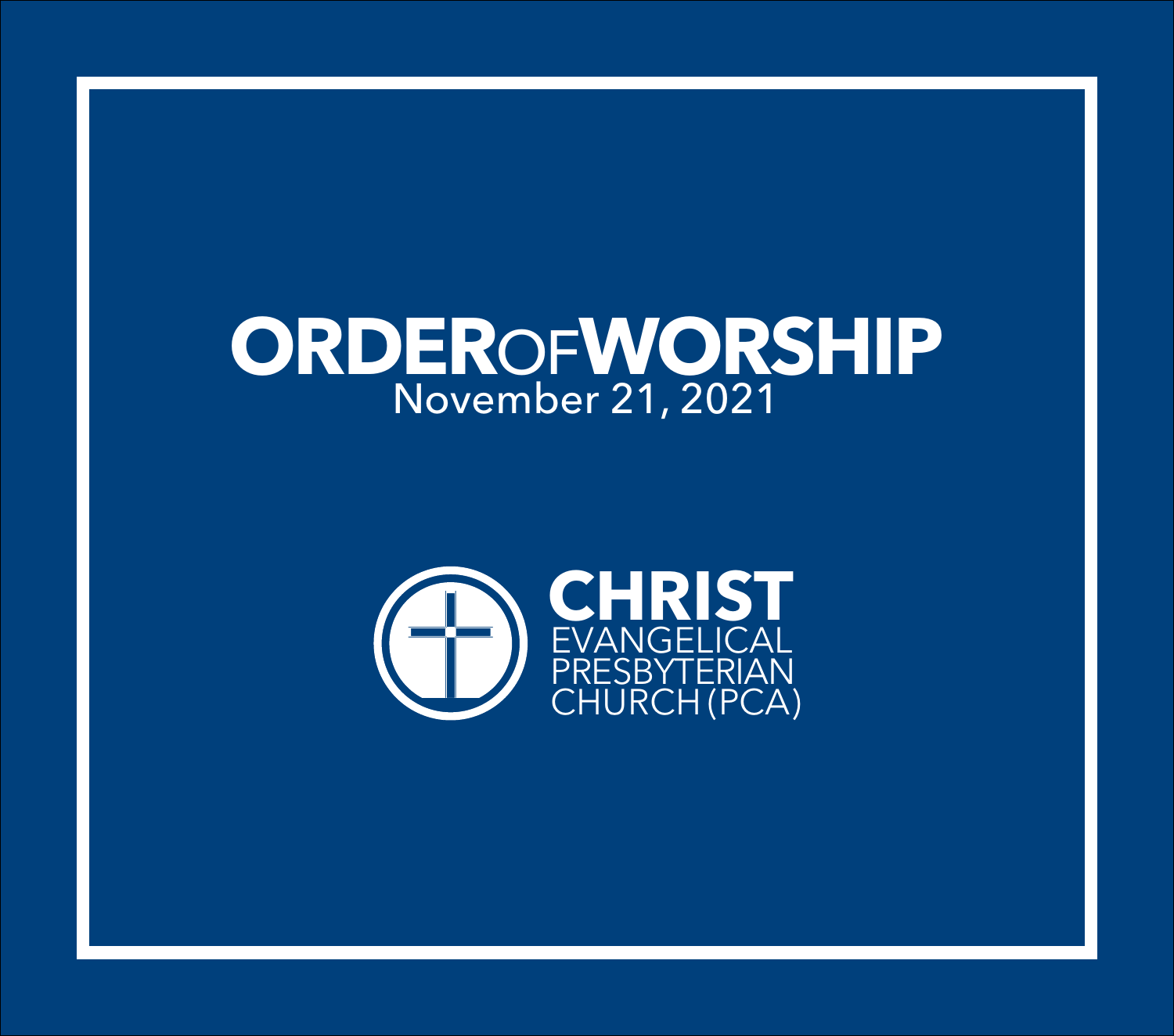# **Prelude My Eternal King My Prelude** Worship Choir

# **Welcome**

To all who are weary and need rest; To all who mourn and long for comfort; To all who feel worthless and wonder if God cares; To all who fail and desire strength; To all who sin and need a Savior; To all who hunger and thirst for righteousness; And to whoever will come–

This Church opens wide her doors and offers her welcome in the name of the Lord Jesus Christ.

**Call To Worship Call To Worship Psalm 104:31-34** 

Minister: May the glory of the LORD endure forever; may the LORD rejoice in his works, who looks on the earth and it trembles, who touches the mountains and they smoke! I will sing to the LORD as long as I live; I will sing praise to my God while I have being. May my meditation be pleasing to him, for I rejoice in the LORD.

Let us worship the Lord together!

# **Hymn Of Praise**

# **I Sing The Mighty Power Of God**

I sing the mighty power of God That made the mountains rise That spread the flowing seas abroad And built the lofty skies I sing the wisdom that ordained The sun to rule the day The moon shines full at his command And all the stars obey

I sing the goodness of the Lord That filled the earth with food He formed the creatures with his word And then pronounced them good Lord how thy wonders are displayed Where'er I turn my eye If I survey the ground I tread Or gaze upon the sky

There's not a plant or flower below But makes thy glories known And clouds arise and tempests blow By order from thy throne While all that borrows life from thee Is ever in thy care And everywhere that man can be Thou God art present there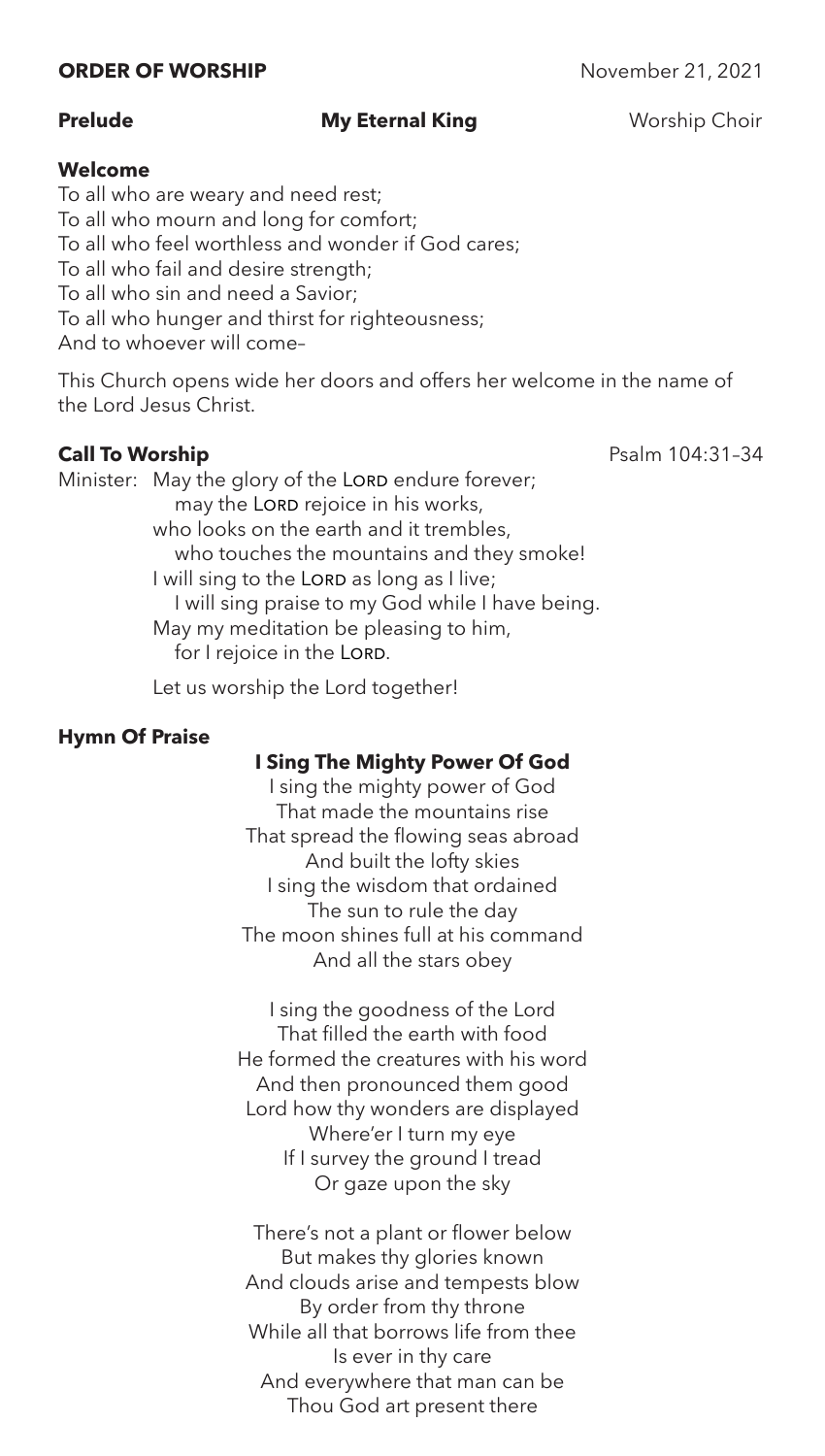### **Invocation**

#### **The Lord's Prayer**

Our Father, who art in heaven, hallowed be thy name. Thy kingdom come, thy will be done, on earth as it is in heaven. Give us this day our daily bread, and forgive us our debts, as we forgive our debtors. And lead us not into temptation, but deliver us from evil. For thine is the kingdom, and the power, and the glory forever. Amen.

#### **Gloria Patri**

Glory be to the Father And to the Son and to the Holy Ghost As it was in the beginning Is now and ever shall be World without end Amen Amen

**Affirmation Of Faith Hebrews 4:14-16: 10:19-25** 

Minister: What is true of our Great High Priest, Jesus Christ?

**All: Since then we have a great high priest who has passed through the heavens, Jesus, the Son of God, let us hold fast our confession. For we do not have a high priest who is unable to sympathize with our weaknesses, but one who in every respect has been tempted as we are, yet without sin. Let us then with confidence draw near to the throne of grace, that we may receive mercy and find grace to help in time of need.**

> **Therefore, brothers, since we have confidence to enter the holy places by the blood of Jesus, by the new and living way that he opened for us through the curtain, that is, through his flesh, and since we have a great priest over the house of God, let us draw near with a true heart in full assurance of faith, with our hearts sprinkled clean from an evil conscience and our bodies washed with pure water.**

> **Let us hold fast the confession of our hope without wavering, for he who promised is faithful. And let us consider how to stir up one another to love and good works, not neglecting to meet together, as is the habit of some, but encouraging one another, and all the more as you see the Day drawing near.**

### **My Worth Is Not In What I Own**

My worth is not in what I own Not in the strength of flesh and bone But in the costly wounds of love at the cross

My worth is not in skill or name In win or lose in pride or shame But in the blood of Christ that flowed At the cross

#### *Chorus*

*I rejoice in my Redeemer Greatest treasure Wellspring of my soul I will trust in him no other My soul is satisfied in him alone*

*continued*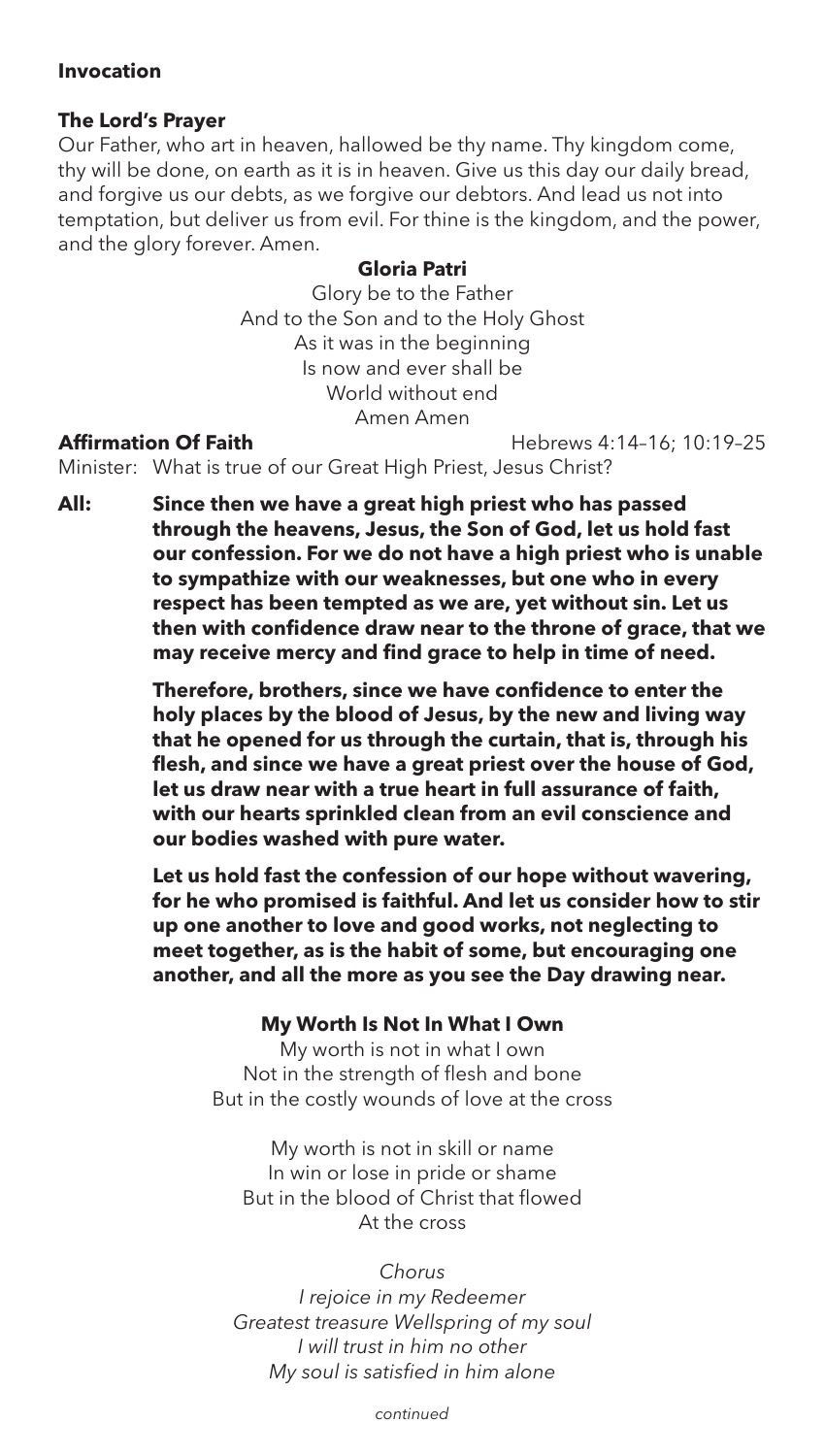As summer flowers we fade and die Fame youth and beauty hurry by But life eternal calls to us at the cross

I will not boast in wealth or might Or human wisdom fleeting light But I will boast in knowing Christ at the cross

*Chorus I rejoice in my Redeemer Greatest treasure Wellspring of my soul I will trust in him no other My soul is satisfied in him alone*

Two wonders here that I confess My worth and my unworthiness My value fixed my ransom paid at the cross

*Chorus 2x*

| <b>Call To Confession</b> | Exodus 20:17:                             |
|---------------------------|-------------------------------------------|
|                           | Westminster Larger Catechism Q/A 146-147; |
|                           | Westminster Shorter Catechism Q/A 81-82;  |
|                           | Adapted from Heidelberg Catechism Q/A 115 |
| $\blacksquare$            |                                           |

- Minister: What is the tenth commandment?
- **People: The tenth commandment is: "You shall not covet your neighbor's house; you shall not covet your neighbor's wife, or his male servant, or his female servant, or his ox, or his donkey, or anything that is your neighbor's."**
- Minister: What does the tenth commandment require?
- **People: The tenth commandment requires that we be so completely satisfied with our own status in life and have such a proper, loving attitude toward others that we are naturally inclined to wish the best for them and all their possessions.**
- Minister: What does the tenth commandment forbid?
- **People: The tenth commandment forbids any dissatisfaction with what belongs to us, envy or grief at the success of others, and all improper desire for anything that belongs to someone else.**
- Minister: Can anyone perfectly keep the commandments of God?
- **People: Since the fall no ordinary man can perfectly keep the commandments of God in this life but breaks them every day in thought, word, and action.**
- Minister: No one in this life can obey the Ten Commandments perfectly: Why then does God want them preached so pointedly?
- **All: First, so that the longer we live the more we may come to know our sinfulness and the more eagerly look to Christ for forgiveness of sins and righteousness. Second, so that, while praying to God for the grace of the Holy Spirit, we may never stop striving to be renewed more and more after God's image.**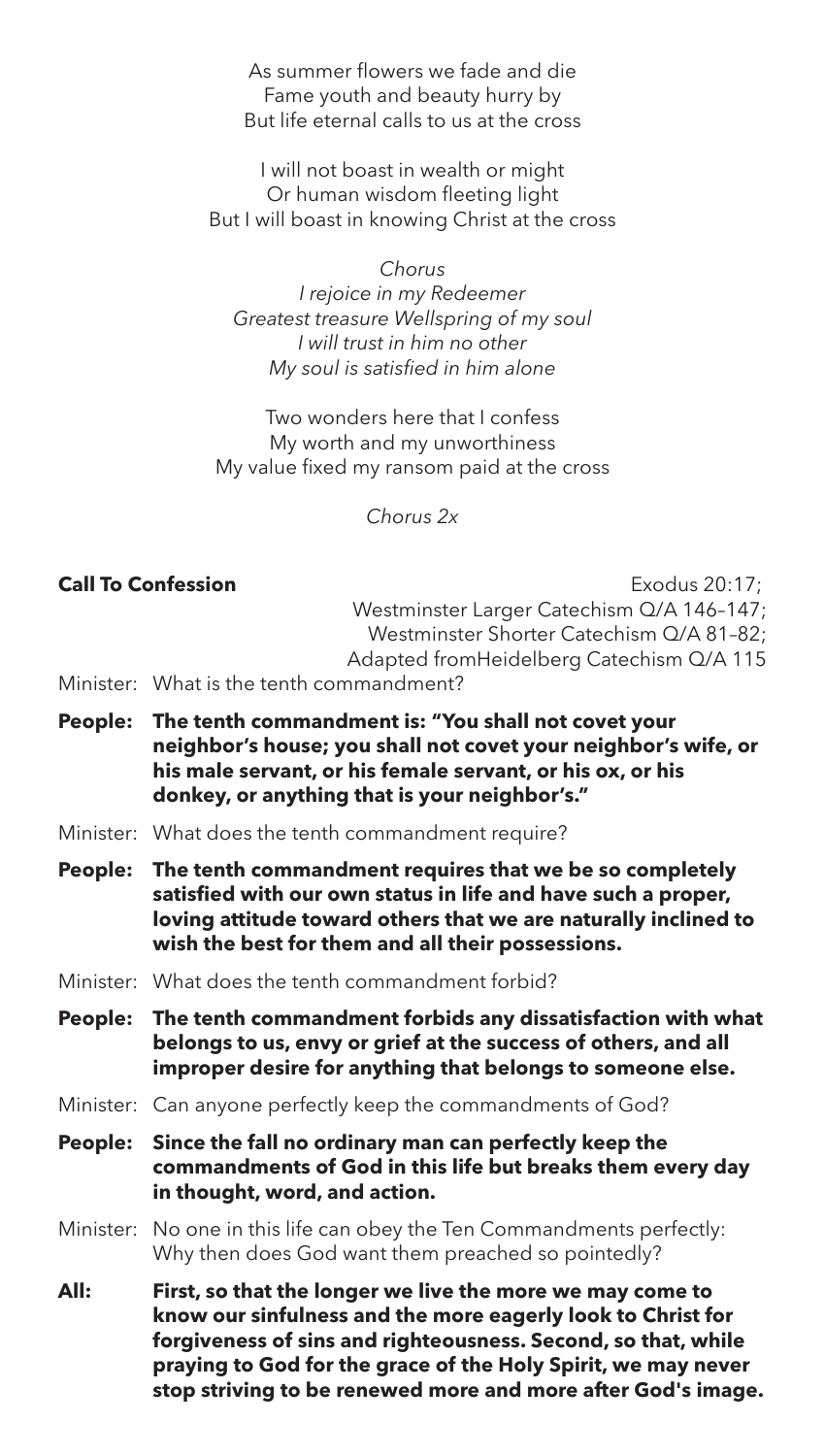# **Public Confession**

Minister: Let us confess our sins together.

**All: Almighty and most merciful Father; we have erred and strayed from your ways like lost sheep. We have followed too much the pattern of this world and the desires of our hearts. We have broken your holy laws. We have left undone those things that we ought to have done, and we have done those things that we ought not to have done. There is no health in us. O Lord, have mercy upon us, miserable offenders. Restore to us the joy of your salvation; bind up that which is broken, give light to our minds, strength to our wills and rest to our souls, through Jesus Christ our Lord. Amen.**

# **Silent Confession**

# **Assurance Of Pardon And Comfort Romans 6:23**

Minister: For the wages of sin is death, but the free gift of God is eternal life in Christ Jesus our Lord.

> Hear and receive the good news of the gospel: in Jesus Christ, we are forgiven.

#### **People: Thanks be to God!**

### **Be Thou My Vision**

Be thou my vision O Lord of my heart Naught be all else to me save that thou art Thou my best thought by day or by night Waking or sleeping thy presence my light

Be thou my wisdom and thou my true Word I ever with thee and thou with me Lord Thou my great Father I thy true son Thou in me dwelling and I with thee one

Riches I heed not nor man's empty praise Thou mine inheritance now and always Thou and thou only first in my heart High King of heaven my treasure thou art

High King of heaven my victory won May I reach heaven's joys O bright heaven's Sun Heart of my own heart whatever befall Still be my vision O Ruler of all

### **(8:30) Reception Of New Members**

### **(11:00) Pastoral Prayer**